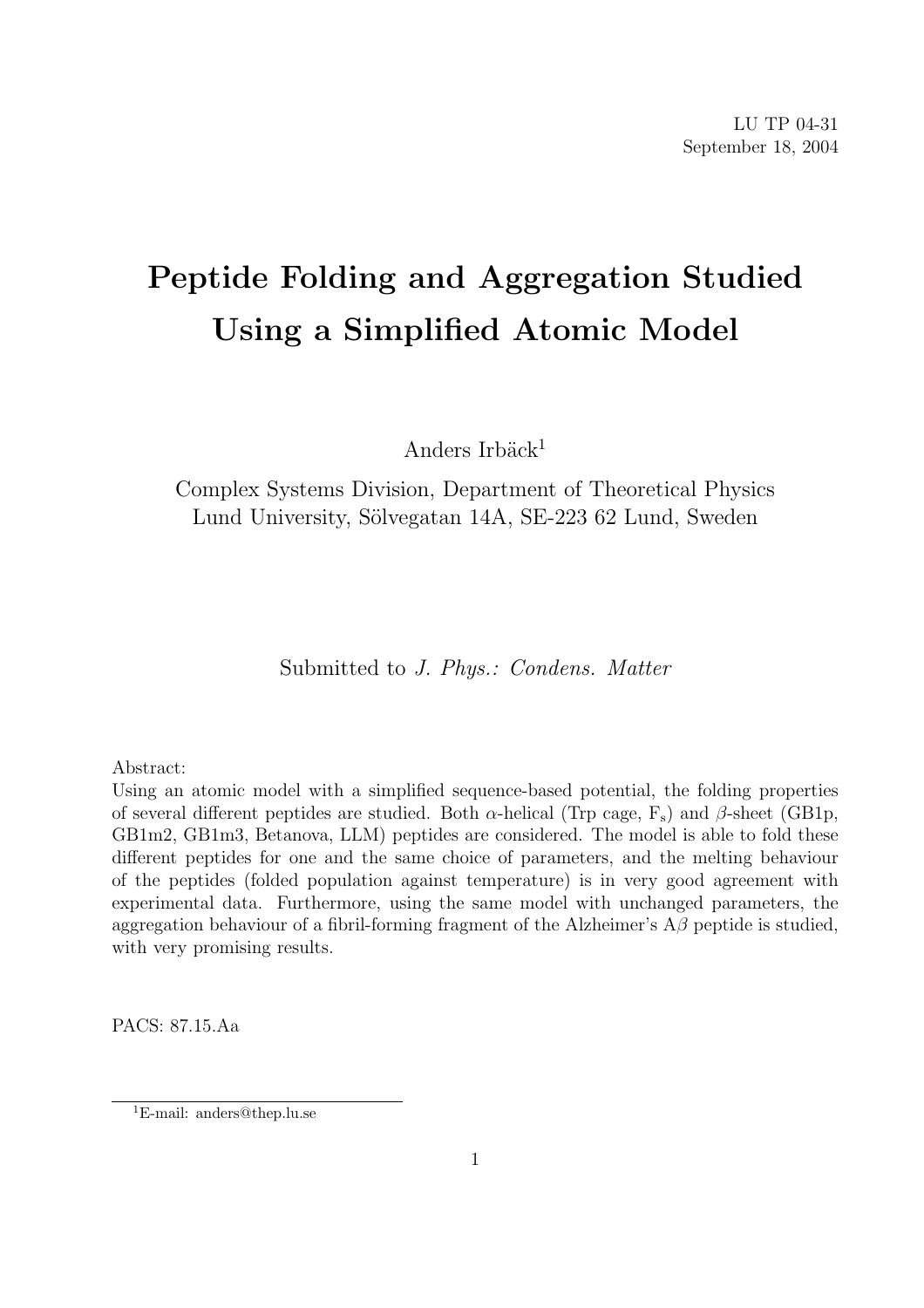## 1 Introduction

Atomic simulations are becoming an increasingly useful tool in protein folding studies, as witnessed by recent studies that combined simulations and experiments in a fruitful manner (for a review, see [1]). Many of these calculations focused on unfolding rather than folding, or incorporated sequence-specific structural information into the energy function. Unbiased simulations of folding are different and impose much sharper constraints on the interaction potential. Such simulations are becoming feasible for short chains (for a review, see [2]), which is an exciting development, but there are fundamental questions about the potentials used in the simulations that remain to be fully understood. One difficulty is that different potentials give very different relative weights to the  $\alpha$ -helix and  $\beta$ -strand regions of the Ramachandran space [3]. A potential that successfully folds an  $\alpha$ -helical peptide might therefore have problems with  $\beta$ -sheet peptides, and *vice versa*. Another difficulty is with the temperature dependence of observable quantities. It seems that most current models need further calibration in order to give a temperature dependence that is not too weak [4]; as a result, calculated melting temperatures tend to be unrealistically high. To be able to address these thermodynamic questions in a systematic manner, extensive conformational sampling is required.

Here I discuss folding [5–7] and aggregation [8] studies of peptides, which were carried out using an atomic model with a simplified sequence-based interaction potential. For computational efficiency, the model contains no explicit water molecules and only torsional degrees of freedom. The interaction potential has three major terms representing excluded-volume effects, hydrogen bonding and effective hydrophobic attraction. The potential is deliberately kept simple, partly for the sake of clarity but also for practical reasons; any potential requires careful calibration, and this task is easier with a simple potential like ours with fewer parameters to tune. In the future, the potential may be further developed with the inclusion of new terms such as Coulomb interactions between side-chain charges, but not before it becomes clear that they are needed.

Our approach towards the problem of determining the interaction potential is phenomenological. The shape of individual terms is inspired by intuitive notions rather than being rigorously derived from a microscopic picture. Their exact functional forms and relative sizes are constrained by the effectiveness of the model in describing the folding behaviour of more and more sequences. When such a potential evolves to a point where it can successfully fold a significant number of peptides of different native geometries, and capture the thermodynamic behaviour of all those peptides, it would be useful on its own as a working potential for thermodynamic studies of new sequences, and also provide hints about the relative importance of different physical effects in protein folding.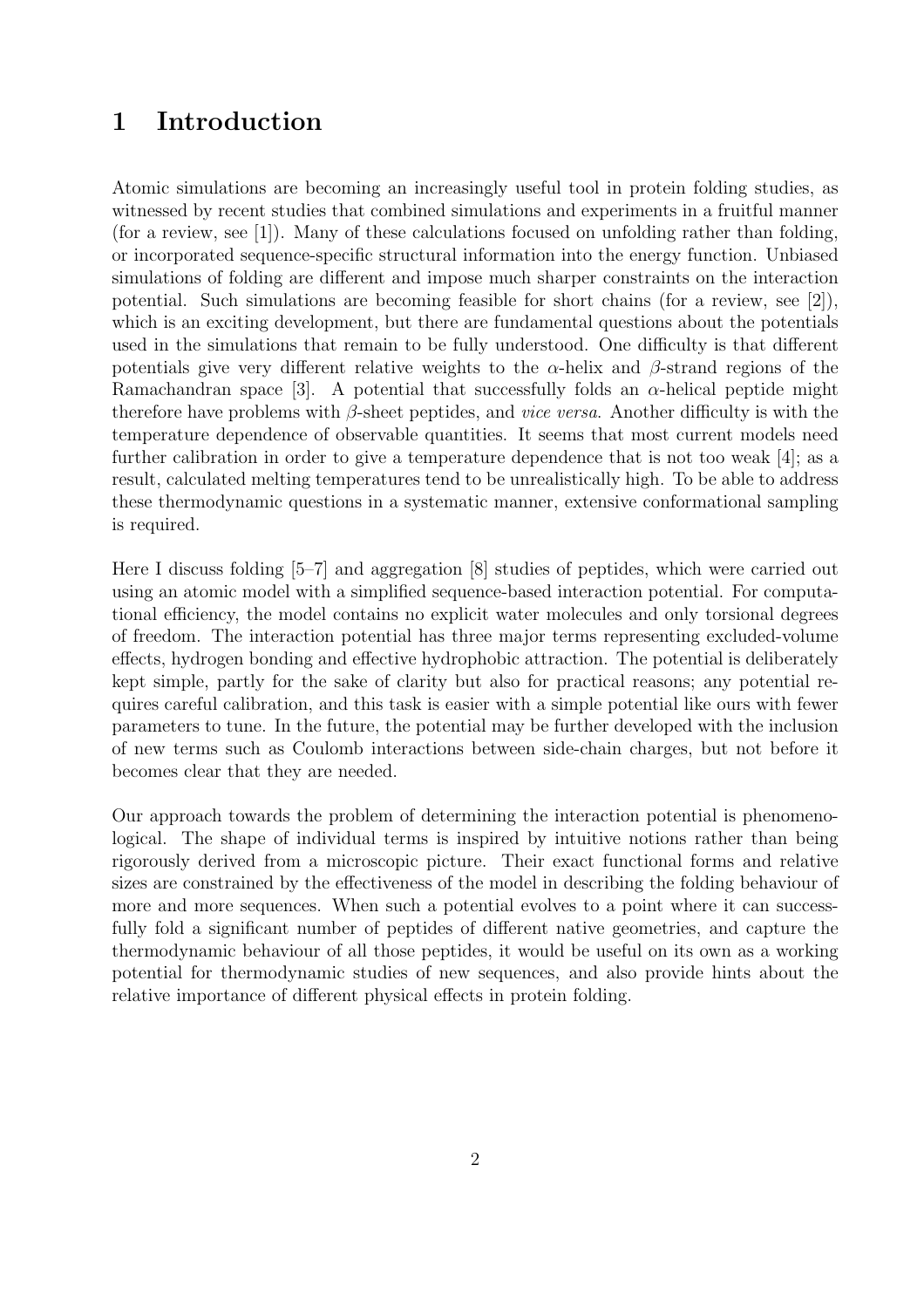## 2 Model and methods

Our model contains all atoms of the polypeptide chains, including hydrogen atoms. It assumes fixed bond lengths, bond angles and peptide torsion angles (180◦ ), so that each amino acid only has the Ramachandran torsion angles  $\phi$ ,  $\psi$  and a number of side-chain torsion angles as its degrees of freedom. Numerical values of the geometrical parameters held constant can be found elsewhere [5].

The interaction potential

$$
E = E_{\text{ev}} + E_{\text{loc}} + E_{\text{hb}} + E_{\text{hp}}
$$
\n
$$
\tag{1}
$$

is composed of four terms. Next, a brief description of these different terms is given; further details can be found in [7].

The first term in Eq. 1 represents excluded-volume effects and has the form

$$
E_{\rm ev} = \kappa_{\rm ev} \sum_{i < j} \left[ \frac{\lambda_{ij} (\sigma_i + \sigma_j)}{r_{ij}} \right]^{12},\tag{2}
$$

where the summation is over pairs of atoms  $(i, j)$ , and  $\sigma_i = 1.77, 1.75, 1.55, 1.42$  and 1.00 Å for S, C, N, O and H atoms, respectively. The scale factor  $\lambda_{ij}$  in Eq. 2 has the value 0.75 for all pairs except those connected by three covalent bonds, for which  $\lambda_{ij} = 1$ . When the two atoms belong to different chains, the smaller value  $\lambda_{ij} = 0.75$  is always used. To speed up the calculations, Eq. 2 is evaluated using a cutoff of  $r_{ij}^{\rm c} = 4.3\lambda_{ij}$  Å.

The second energy term,  $E_{\text{loc}}$ , has the form

$$
E_{\text{loc}} = \kappa_{\text{loc}} \sum_{I} \left( \sum \frac{q_i q_j}{r_{ij}^{(I)}/\text{\AA}} \right), \tag{3}
$$

where the inner sum represents the interactions between the partial charges of the backbone  $NH$  and  $C'O$  groups in one amino acid, I. This potential is not used for Gly and Pro amino acids which have very different  $\phi$ ,  $\psi$  distributions. Neither is it used for the two end amino acids, unless these are protected by capping groups.

The third term of the energy function is the hydrogen-bond energy  $E_{\rm hb}$ , which has the form

$$
E_{\text{hb}} = \epsilon_{\text{hb}}^{(1)} \sum_{\text{bb}-\text{bb}} u(r_{ij})v(\alpha_{ij}, \beta_{ij}) + \epsilon_{\text{hb}}^{(2)} \sum_{\text{sc}-\text{bb}} u(r_{ij})v(\alpha_{ij}, \beta_{ij}), \qquad (4)
$$

where the two functions  $u(r)$  and  $v(\alpha, \beta)$  are given by

$$
u(r) = 5\left(\frac{\sigma_{\rm hb}}{r}\right)^{12} - 6\left(\frac{\sigma_{\rm hb}}{r}\right)^{10} \tag{5}
$$

$$
v(\alpha, \beta) = \begin{cases} \n\frac{r}{\cos \alpha \cos \beta} & \text{if } \alpha, \beta > 90^{\circ} \\
0 & \text{otherwise}\n\end{cases}
$$
\n(6)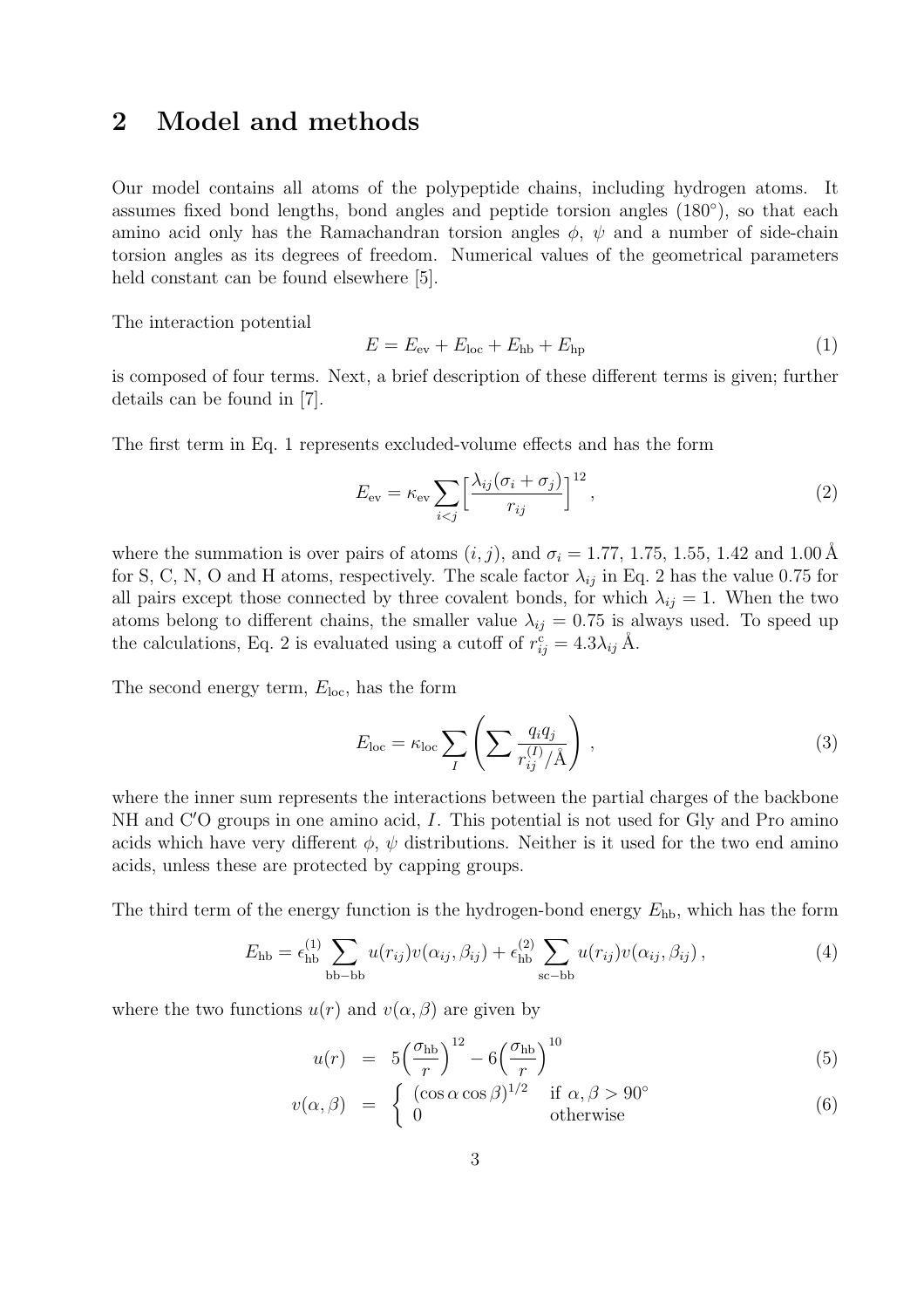We consider only hydrogen bonds between NH and CO groups, and  $r_{ij}$  denotes the HO distance,  $\alpha_{ij}$  the NHO angle and  $\beta_{ij}$  the HOC angle. The function  $u(r)$  is calculated using a cutoff of  $r^c = 4.5 \text{ Å}$ . The first sum in Eq. 4 contains backbone-backbone interactions, while the second sum contains interactions between charged side chains (Asp, Glu, Lys and Arg) and the backbone. The latter type of interaction is taken to be effectively weak  $({\epsilon}_{hb}^{(2)} < {\epsilon}_{hb}^{(1)}),$ because there are competing interactions between the side-chain charges and the surrounding water that are omitted in the model. Intrachain hydrogen bonds between parts that are very close in sequence are disregarded in the model. Specifically, we disallow backbone NH  $(C'O)$ groups to make hydrogen bonds with the two nearest backbone  $C'O(NH)$  groups on each side of them, and we also forbid hydrogen bonds between the side chain of one amino acid with the nearest donor or acceptor on either side of its  $C_{\alpha}$ . For interchain hydrogen bonds, we make no such restrictions. A reduced strength is assigned to hydrogen bonds involving chain ends; a hydrogen bond involving one or two end groups is reduced in strength by factors of 2 and 4, respectively. If there are capping groups, these groups are taken to be the end groups; otherwise, the two end amino acids take this role.

The fourth energy term,  $E_{\rm hp}$ , represents an effective hydrophobic attraction between nonpolar side chains. It has the pair-wise additive form

$$
E_{\rm hp} = -\sum_{I < J} M_{IJ} C_{IJ} \,,\tag{7}
$$

where  $C_{IJ}$  is a measure of the degree of contact between side chains I and J, and  $M_{IJ}$  sets the energy that a pair in full contact gets.  $C_{IJ}$  is given by

$$
C_{IJ} = \frac{1}{N_I + N_J} \Big[ \sum_{i \in A_I} f(\min_{j \in A_J} r_{ij}^2) + \sum_{j \in A_J} f(\min_{i \in A_I} r_{ij}^2) \Big], \tag{8}
$$

where  $A_I$  and  $A_J$  denote predetermined sets of atoms in side chains I and J, and the function  $f(x)$  is given by  $f(x) = 1$  if  $x < A$ ,  $f(x) = 0$  if  $x > B$ , and  $f(x) = (B - x)/(B - A)$  if  $A < x < B$  [ $A = (3.5 \text{ Å})^2$  and  $B = (4.5 \text{ Å})^2$ ]. Roughly speaking,  $C_{IJ}$  is the fraction of atoms in  $A_I$  or  $A_J$  that are in contact with some atom from the other side chain. The strength of the hydrophobic attraction is reduced for side-chain pairs that are nearest or next-nearest neighbours along the sequence;  $M_{IJ}$  is reduced by a factor of 2 for next-nearest neighbours, and taken to be 0 for nearest neighbours.

The parameters of this potential were largely determined by a trial and error procedure. The target was to have native-like free-energy minima for all the peptides at low temperature, whereas the temperature dependence was not considered at all. By extending the present calculations in the future to new and longer sequences, we hope that it will be possible to refine the potential and thereby make it more general.

To study the thermodynamic behaviour of this model, Monte Carlo methods were used. Monte Carlo details can be found in [7, 8]. All our simulations were started from random configurations. All statistical errors quoted are  $1\sigma$  errors obtained from the variation between independent runs. For each system, about 10 independent runs were performed.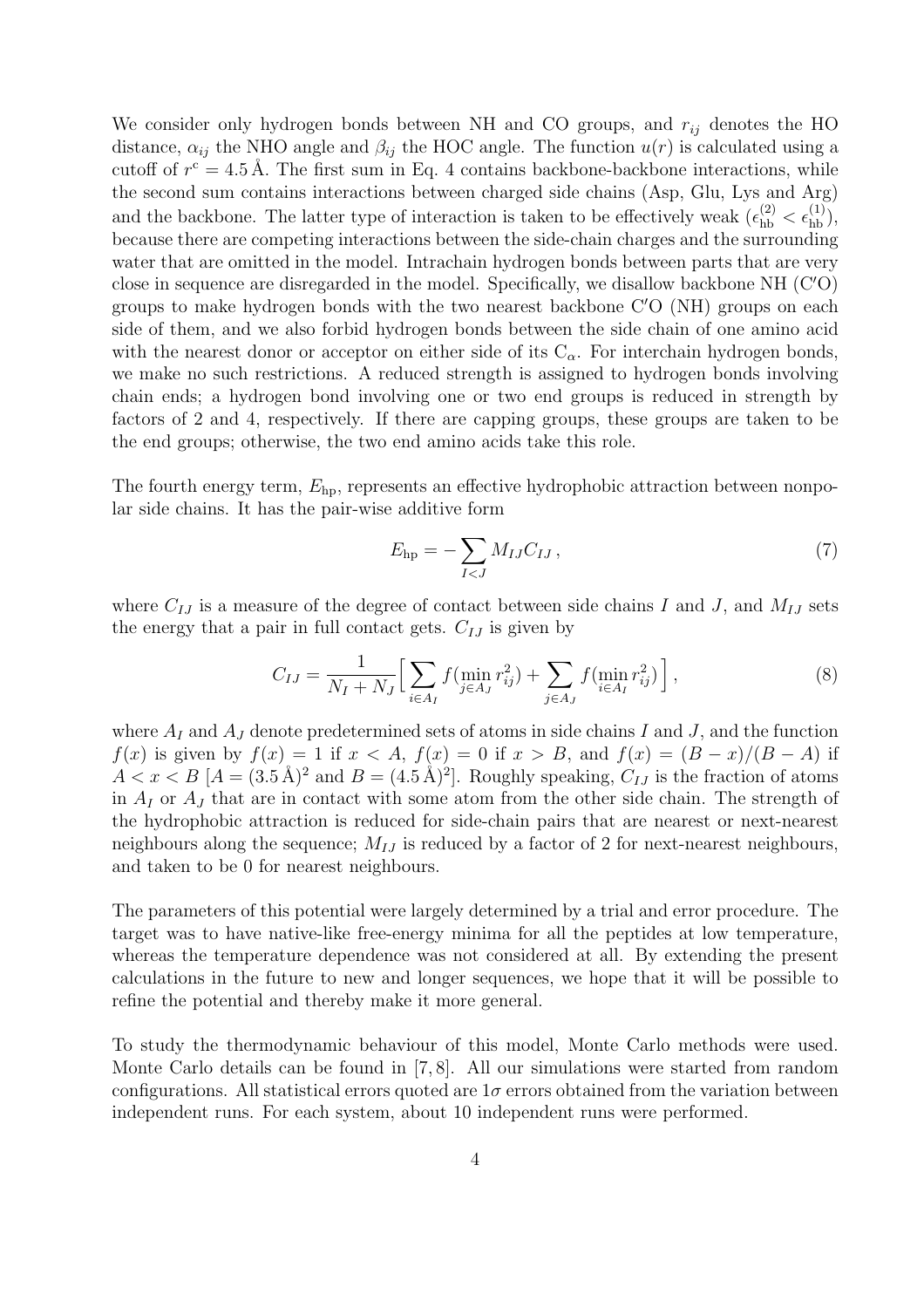For a peptide with N amino acids, we define the  $\alpha$ -helix content H and  $\beta$ -strand content S as the fractions of the  $N-2$  inner amino acids with their  $(\phi, \psi)$  pair in the  $\alpha$ -helix and β-strand regions of the Ramachandran space.  $\alpha$ -helix is assumed to correspond to  $-90^{\circ} < \phi < -30^{\circ}, -77^{\circ} < \psi < -17^{\circ}, \text{ and } \beta\text{-strand to } -150^{\circ} < \phi < -90^{\circ}, 90^{\circ} < \psi < 150^{\circ}.$ To distinguish between parallel and antiparallel  $\beta$ -strands in our multichain systems, we examine the orientation of end-to-end vectors. For a given multichain configuration, we first determine all pairs of chains such that (i) their interchain hydrogen bond energy is less than  $-1.5\epsilon_{hb}^{(1)}$  (roughly corresponding to 2–3 hydrogen bonds), and (ii) both chains have a  $\beta$ -strand content higher than 0.5. For each such pair, the scalar product of the normalised end-to-end unit vectors is calculated. If this scalar product is greater than 0.7 (less than −0.7), we say that the two chains are parallel (antiparallel). The numbers of parallel and antiparallel pairs are denoted by  $n_+$  and  $n_-$ , respectively.

### 3 Results

#### 3.1 Folding

Using the model described above, folding studies were performed for a set of sequences with about 20 amino acids each [5–7]. This set contains  $\alpha$ -helical peptides (Trp cage, F<sub>s</sub>), β-hairpins (GB1p, GB1m2, GB1m3) and three-stranded β-sheets (Betanova, LLM). The different geometries of the peptides studied are schematically illustrated in Fig. 1. It turns out that the model has native-like free-energy minima for all these different sequences, for one and the same choice of model parameters. To achieve that goal, a considerable amount of fine-tuning was required. Once this had been accomplished, the melting behaviour of the peptides was investigated without making any further changes of the potential. In this section, a brief summary of these thermodynamic studies is given.

Let us begin with the  $\alpha$ -helical sequences. The optimised 20-residue Trp cage (NLYIQWLKDG-GPSSGRPPPS) is a "miniprotein" with a compact folded state and a melting temperature of 315 K [10]. Its NMR-derived native structure [10] contains a short  $\alpha$ -helix (residues 2–8), a single turn of  $3_{10}$ -helix (residues 11-14), and a hydrophobic core consisting of three proline residues (Pro12, Pro18, Pro19) and two aromatic residues (Tyr3, Trp6). In our calculations, the melting temperature of the Trp cage is used to set the overall energy scale of the model. Figure 2a shows the temperature dependence of the helix content  $H$ . A simple two-state fit provides an excellent description of the data. The midpoint temperature from this fit,  $T<sub>m</sub>$ , is set to 315 K, the experimental melting temperature. Having done that, there is no free parameter left in the model. The fitted energy difference  $\Delta E$  is, in contrast to  $T_m$ , not used for calibration, but is rather a prediction of the model. This prediction can be tested by comparing the resulting native population,  $1/\{1 + \exp[-(1/kT - 1/kT_m)\Delta E]\}$ , with experimental data. From Fig. 2b it can be seen that the native population obtained using  $T_m = 315 \text{ K}$  our fitted value of  $\Delta E = 11.5 \pm 0.2 \text{ kcal/mol}$  is in good agreement with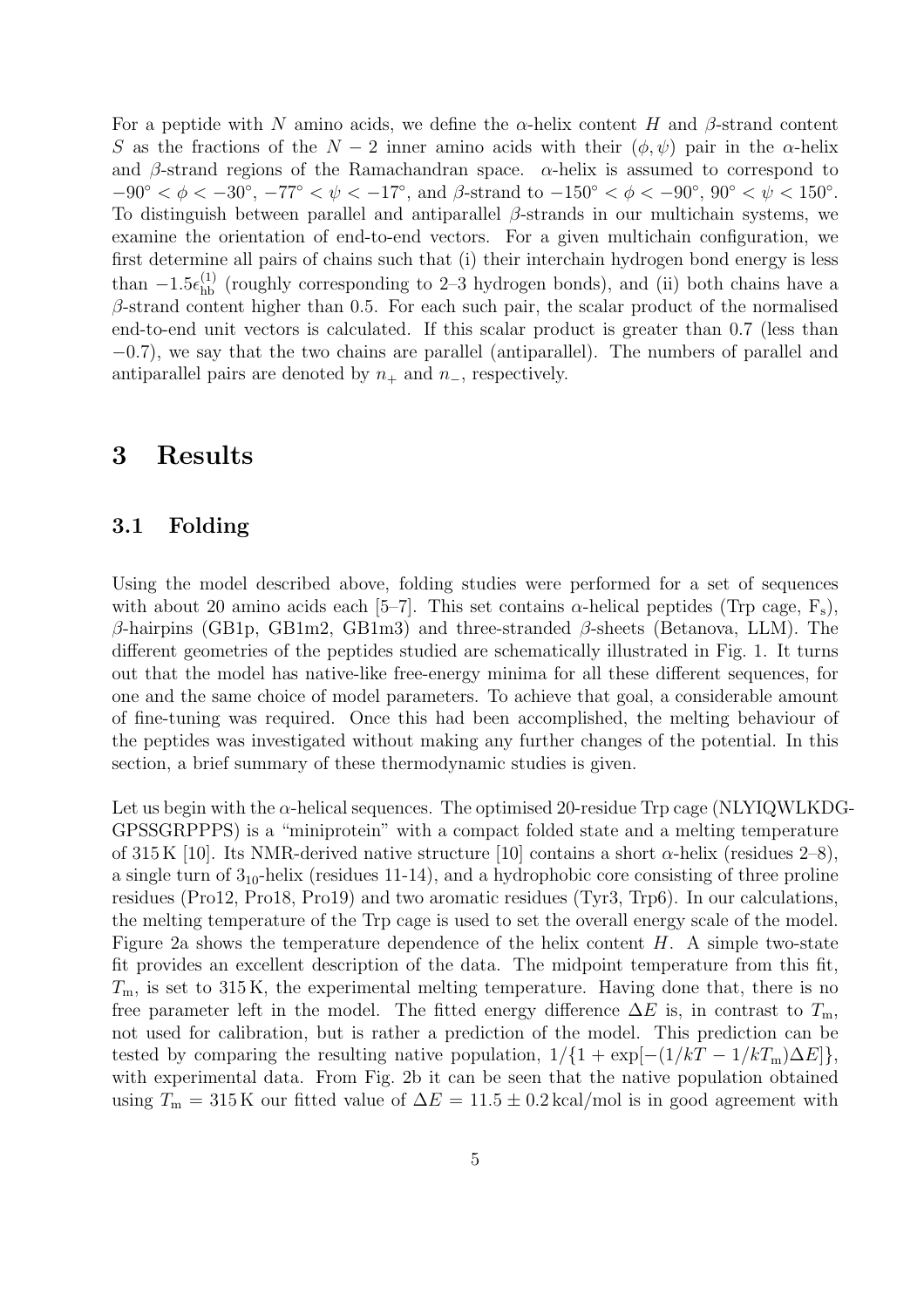experimental data over the entire temperature range, with a maximum deviation of  $\sim 5\%$  at the lowest temperatures. Native-like structures have been obtained in previous simulations of this sequence [11–15], but a similar temperature dependence has not been reported.

The 21-residue  $F_s$  peptide is given by Suc-A<sub>5</sub>(AAARA)<sub>3</sub>A-NH<sub>2</sub>, (where Suc is succinylic acid) [16,17].  $F_s$  forms an  $\alpha$ -helix and was studied using circular dichroism (CD) as well as infrared (IR) spectroscopy. The melting temperature measured by IR was 334 K [18], whereas the CD-based studies obtained  $T_{\rm m} = 308 \,\rm K$  [17] and  $T_{\rm m} = 303 \,\rm K$  [19]. Computational studies of F<sub>s</sub> were also reported [20–22]. A calculation with explicit water [21] gave  $T_m = 345 \text{ K}$ , which is in reasonable agreement with the IR-based result. A two-state fit of our data for the helix content, shown in Fig. 3, gives  $T_m = 304 \pm 1$  K, which is significantly lower than the IR-based result but in perfect agreement with the CD studies, especially that of Thompson et al. [19]. For the energy difference, we obtain  $\Delta E = 11.9 \pm 0.3 \text{ kcal/mol}$ , which also agrees well with what Thompson et al. found, namely  $\Delta E = 12 \pm 2 \text{ kcal/mol}$ .

Let us now turn to the  $\beta$ -sheet peptides. The 41–56-residue hairpin GB1p (GEWTYDDATK-TFTVTE) [23] from the protein G B1 domain is probably the most extensively studied  $\beta$ sheet peptide, at least computationally [4,24–32]. Very recently, two mutants of GB1p with enhanced stability were designed [33], GB1m2 and GB1m3, by replacing the turn segment DDATKT by NPATGK. The mutant GB1m2 (GEWTYNPATGKFTVTE) is identical to GB1p except for this change, while GB1m3 (KKWTYNPATGKFTVQE) differs from GB1p at the chain ends as well. At 298 K, GB1m3, GB1m2 and GB1p were estimated by CD and NMR to be  $86 \pm 3\%$ ,  $74 \pm 5\%$  and  $\sim 30\%$  folded, respectively [33]. A Trp fluorescence study [34] obtained a significantly higher folded population for GB1p ( $T_m = 297 \text{ K}$ ).

Figure 4a shows our results for the hydrophobicity energy  $E_{hp}$  for GB1p and GB1m3. This quantity should be strongly correlated with Trp fluorescence, as Trp43 forms a hydrophobic cluster together with Tyr45, Phe52 and Val54. A two-state fit to the data for GB1p gives  $T_m = 297 \pm 1$  K and  $\Delta E = 14.2 \pm 0.2$  kcal/mol, which indeed is in good agreement with the Trp fluorescence study ( $T_m = 297 \text{ K}$  and  $\Delta E = 11.6 \text{ kcal/mol}$  [34]). The same fit gives  $T_m = 321 \pm 1$  K and and  $T_m = 322 \pm 2$  K and for GB1m3 and GB1m2, respectively. These values lie close to the melting temperature measured by CD and NMR for GB1m2  $(320 \pm 2 \text{ K } [33])$ , and somewhat below the corresponding result for GB1m3  $(333 \pm 2 \text{ K } [33])$ .

An independent and more direct estimate of the folded populations can be obtained by counting native backbone hydrogen bonds. Figure 4b shows the probability distribution of the number of such bonds,  $N_{\rm hb}^{\rm nat}$ , for GB1p and GB1m3 at 299K. The distribution has a clear bimodal shape for both peptides, with one native and one unfolded peak. The native peak is larger for the mutant GB1m3 than for GB1p, as it should. Taking conformations with  $N_{\rm hb}^{\rm nat} \geq 3$  as native and those with  $N_{\rm hb}^{\rm nat} \leq 2$  as unfolded, we obtain native populations of  $82 \pm 1\%$  for GB1m3,  $84 \pm 1\%$  for GB1m2, and  $27 \pm 2\%$  for GB1p. The overall agreement between these results and the above mentioned CD and NMR results (at 298 K) is very good, although the model slightly overestimates the folded fraction for GB1m2.

At 299 K, our  $E_{\text{hp}}$  and  $N_{\text{hb}}^{\text{nat}}$ -based folded populations for GB1p are 46 % and 27 %, respec-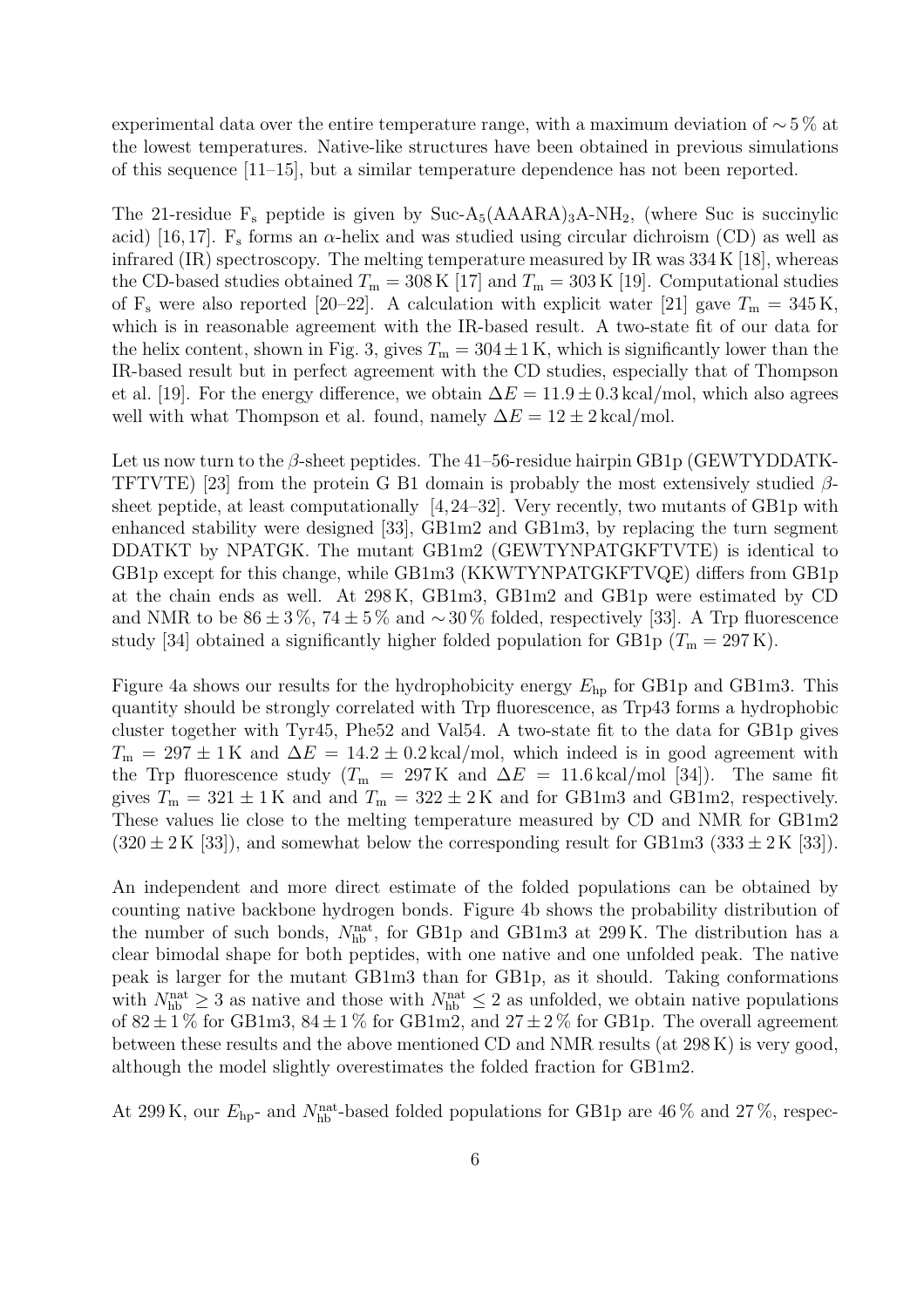tively. The magnitude of this difference is similar to that between the different experiments. In fact, the  $N_{\rm hb}^{\rm nat}$ -based value agrees well with CD and NMR data [33], whereas the  $E_{\rm hp}$ -based value agrees well with Trp fluorescence data [34].

Betanova is a designed antiparallel three-stranded  $\beta$ -sheet peptide with 20 residues (RG-WSVQNGKYTNNGKTTEGR) [35]. It is only marginally stable [39], but mutants with higher stability were recently developed [39], such as the triple mutant LLM (Val5Leu, Asn12Leu, Thr17Met). Computational studies were reported for the original Betanova sequence [36–38]. The NMR-based folded populations of LLM and Betanova are 36  $\%$  and 9  $\%$ , respectively, at 283 K [39].

Figure 5 shows results obtained using our model on Betanova and LLM. A two-state fit of the  $E_{\text{hp}}$  data in Fig. 5a gives  $T_{\text{m}} = 314 \pm 1$  for Betanova and  $T_{\text{m}} = 302 \pm 1$  K for LLM. These melting temperatures are high compared with the NMR results, especially for Betanova. However, these peptides do not show ideal two-state behaviour in our model, and the apparent folded populations depend strongly on the observable used. Figure 5b shows the probability distribution of the number of native backbone hydrogen bonds at 287 K. This distribution has three peaks for both Betanova and LLM; in addition to the folded and unfolded peaks at high and low  $N_{\rm hb}^{\rm nat}$ , there is also a peak at  $N_{\rm hb}^{\rm nat} = 4$ . The typical conformation at this peak contains the first (N-terminal)  $\beta$ -hairpin but not the second (Cterminal) one. Taking conformations with  $N_{\text{hb}}^{\text{nat}} \geq 6$  as native, the folded populations are  $6 \pm 1\%$  and  $38 \pm 2\%$  for Betanova and LLM, respectively. These values are small compared to our  $E<sub>hp</sub>$  analysis above, but in good agreement with the NMR results. That Betanova and LLM do not show ideal two-state behaviour is not surprising given their small size and high flexibility. It is striking, however, how hard it can be to detect deviations from the two-state picture from the temperature dependence of a single quantity [40], as in Fig. 5a.

#### 3.2 Aggregation

Using exactly the same model, the oligomerisation properties of the  $A\beta_{16-22}$  peptide (acetyl-KLVFFAE-NH2) were studied [8], by unbiased thermodynamic simulations of systems of one, three and six  $A\beta_{16-22}$  peptides. The three- and six-chain systems were contained in periodic boxes of sizes  $(35\text{\AA})^3$  and  $(44\text{\AA})^3$ , respectively.

Small fibril-forming peptides like this seven-residue fragment of the  $\beta$ -amyloid peptide associated with the Alzheimer's disease, are well suited as model systems for probing the mechanisms of aggregation and fibril formation. While the structure of amyloid fibrils is not known in atomic detail, it is well established that the core of the typical amyloid fibril is composed of  $\beta$ -sheets whose strands run perpendicular to the fibril axis [41]. For  $A\beta_{16-22}$ fibrils, there is evidence from solid-state NMR that the  $\beta$ -strands have an antiparallel organisation [42, 43].

Figure 6 shows our results for the  $\alpha$ -helix and  $\beta$ -strand contents H and S against temperature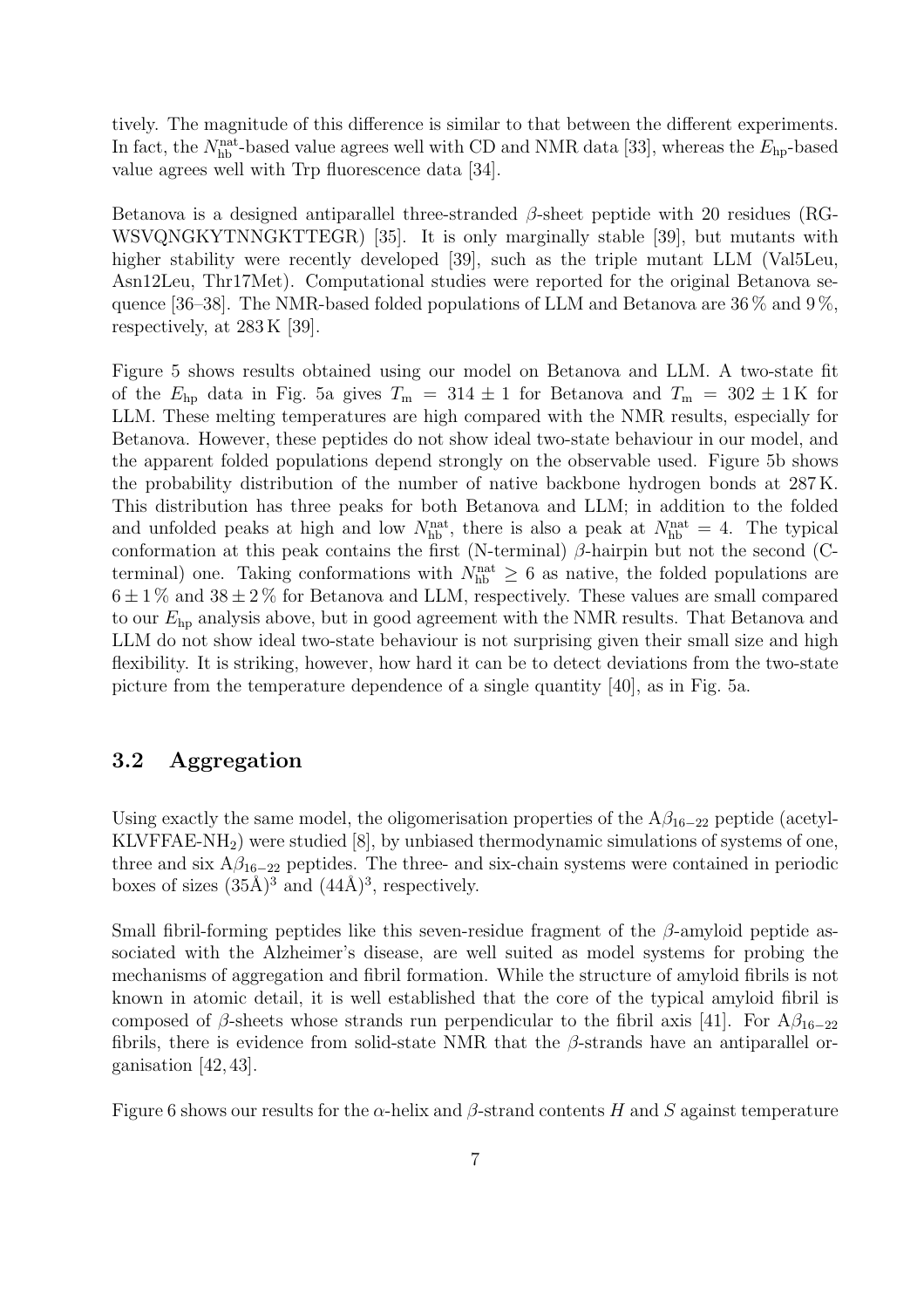for the different numbers of chains,  $N_c$ . For  $N_c = 1$ , H and S are both small, showing that the  $A\beta_{16-22}$  monomer is mainly a random coil at all temperatures. The  $N_c = 3$  and  $N_c = 6$  systems show a qualitatively different behaviour; S increases sharply with decreasing temperature, to values of  $S = 0.6$  and higher, whereas H is very small. These results clearly show that unless the temperature is too high, the three- and six-chain systems self-assemble into ordered structures with a high  $\beta$ -strand content.

Computer simulations of  $A\beta_{16-22}$  systems have been performed before [44,45], and our  $N_c = 1$ and  $N_c = 3$  results can be compared with results from molecular dynamics simulations with explicit water by Klimov and Thirumalai [45]. Our results are in reasonable agreement with theirs for  $N_c = 1$ , but disagree with theirs for  $N_c = 3$ . For  $N_c = 3$ , they obtained a smaller β-strand content and a larger α-helix content compared to their own  $N_c = 1$  results; whereas we observe a much larger  $\beta$ -strand content for  $N_c = 3$  compared to  $N_c = 1$ . For the  $N_c = 3$ system, Klimov and Thirumalai [45] furthermore found evidence for an obligatory  $\alpha$ -helical intermediate. No sign of such an intermediate was found in our calculations.

As mentioned above, there is evidence that the β-strands in full  $A\beta_{16-22}$  fibrils have an antiparallel organisation. To study the  $\beta$ -strand organisation in our model, we consider the joint probability distribution  $P(n_{+}, n_{-})$ , where  $n_{+}$  and  $n_{-}$  count the numbers of interacting chain pairs with high  $\beta$ -strand contents that are parallel and antiparallel, respectively (see Section 2). Table 1 shows this distribution for  $N_c = 3$  at 275 K. For this system, the most probable combination of  $(n_+, n_-)$  is  $(1, 1)$ , corresponding to a mixed  $\beta$ -sheet. At the same time, the distribution shows a clear asymmetry. The frequency of occurrence for antiparallel β-sheets with  $(n_+, n_-) = (0, 2)$  is a factor of 7 higher than that for parallel β-sheets with  $(n_{+}, n_{-}) = (2, 0)$ . The corresponding results for  $N_c = 6$ , at 287 K, are shown in Table 2. As in the  $N_c = 3$  case, a majority of the configurations contain mixed  $\beta$ -sheet structure,  $n_+$  and  $n_+$  both being nonzero. The asymmetry of the  $(n_+, n_-)$  distribution is even more pronounced for  $N_c = 6$  than for  $N_c = 3$ . In particular, it can be seen that large  $n_-\$  values are much more probable than large  $n_+$  values; the combination  $(n_+, n_-) = (4, 0)$  is, e.g., very unlikely to occur, whereas  $(n_+, n_-) = (0, 4)$  does occur with a significant frequency. Compared to purely antiparallel  $\beta$ -sheet structures, it is possible that mixed  $\beta$ -sheet structures are more difficult to extend to large stable structures. To be able to check whether or not this is the case, simulations of larger systems are required.

Why are antiparallel  $\beta$ -sheets favoured over parallel ones? Klimov and Thirumalai [45] concluded that  $A\beta_{16-22}$  peptides make antiparallel  $\beta$ -sheets because of Coulomb interactions between charged side chains; the two end side chains of the  $A\beta_{16-22}$  peptide carry opposite charges, which indeed should make the antiparallel orientation electrostatically favourable. However, our model completely ignores Coulomb interactions between side-chain charges and still strongly favours the antiparallel organisation. Other mechanisms than Coulomb interactions between side-chain charges might therefore play a significant role, such as the geometry of backbone-backbone hydrogen bonds, steric effects, and the precise distribution of hydrophobicity along the chains.

In addition to  $A\beta_{16-22}$ , we also studied a few control sequences. Some of these, including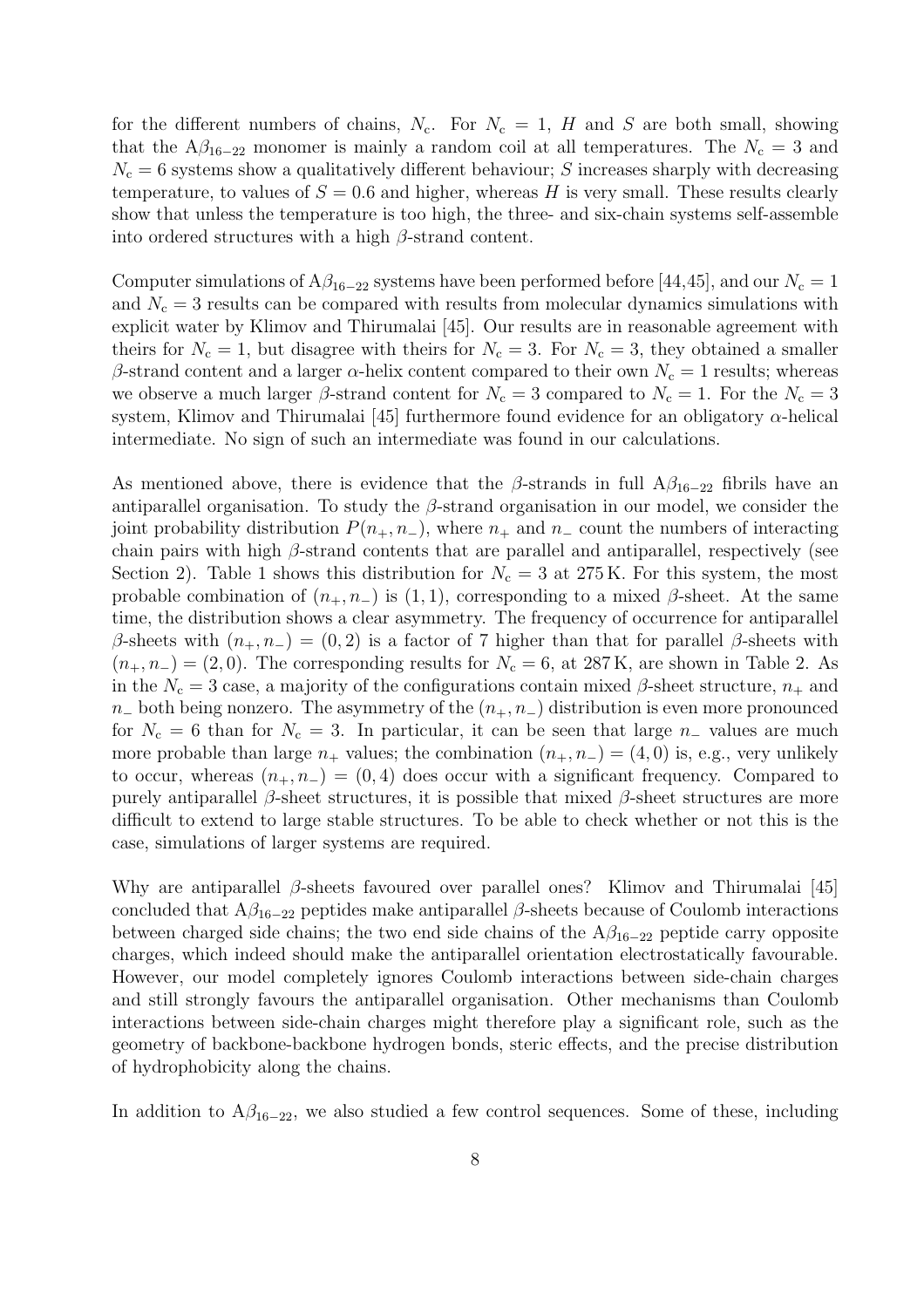the polar sequence studied in [46], had a low overall hydrophobicity. These peptides showed a much lower propensity to aggregate than  $A\beta_{16-22}$ , and a higher peptide concentration was required to promote aggregation. As an example of a peptide with a significant hydrophobicity but an uneven distribution of it, the peptide acetyl-KFFAAAE-NH<sub>2</sub> was studied, in which the two hydrophobic Phe amino acids are asymmetrically placed. For this sequence, aggregated  $\beta$ -sheet structures were obtained, but with a predominantly parallel  $\beta$ -strand organisation.

In our model, the six-chain  $A\beta_{16-22}$  system does not exhibit a single dominating free-energy minimum, but rather a number of more or less degenerate local minima. Figure 7 shows two snapshots of such minima. In the simplest class of typical structures observed in our simulations, five of the chains form a relatively flat  $\beta$ -sheet, whereas the remaining chain is a random coil and held in contact with the  $\beta$ -sheet by hydrophobic attraction. Six-stranded  $\beta$ -sheets also occur in the simulations, but with a low frequency. Further, for the six-chain system, new structures emerge with no analogs in the three-chain simulations. The second structure in Fig. 7 illustrates this. Here stability is achieved by stacking two different, threestranded,  $\beta$ -sheets together, which brings hydrophobic side chains from the two  $\beta$ -sheets in close contact. Such "sandwiches" occur with a non-negligible frequency in our simulations.

#### 4 Summary

A simplified sequence-based interaction potential for protein folding studies was discussed. To what extent it will be possible to extend this approach to larger chains remains to be seen. In its present form, the model is able to give a good description of the folding behaviour of several different peptides with about 20 amino acids, as shown by our calculations for the Trp cage,  $F_s$ , GB1p, GB1m2, GB1m3, Betanova and LLM. The model is not only capable of folding these sequences to structures similar to their experimental structures, but the melting behaviour of the peptides is also realistic; both melting temperatures and the rates at which the folded populations change with temperature are in good agreement with experimental data. The model correctly predicts some of the  $\beta$ -sheet peptides studied to be quite unstable. A comparison of calculated and experimental folded populations for our  $\beta$ -sheet peptides can be found in Table 3.

In the same model,  $A\beta_{16-22}$  peptides show a high propensity to self-assemble into aggregated structures with a high  $\beta$ -strand content, while the isolated A $\beta_{16-22}$  peptide is mainly a random coil. Both parallel and antiparallel arrangements of the  $\beta$ -strands occur in the model, with a definite preference for the antiparallel arrangement. It is important to note that this preference for the antiparallel  $\beta$ -strand orientation exists despite that the model ignores the Coulomb interactions between the two charged side chains at the ends of the peptide. In fact, it has been suggested [45] that such Coulomb interactions are the main determinant for the antiparallel orientation. While these Coulomb interactions might enhance the tendency for  $A\beta_{16-22}$  peptides to form  $\beta$ -sheets with an antiparallel organisation, our results strongly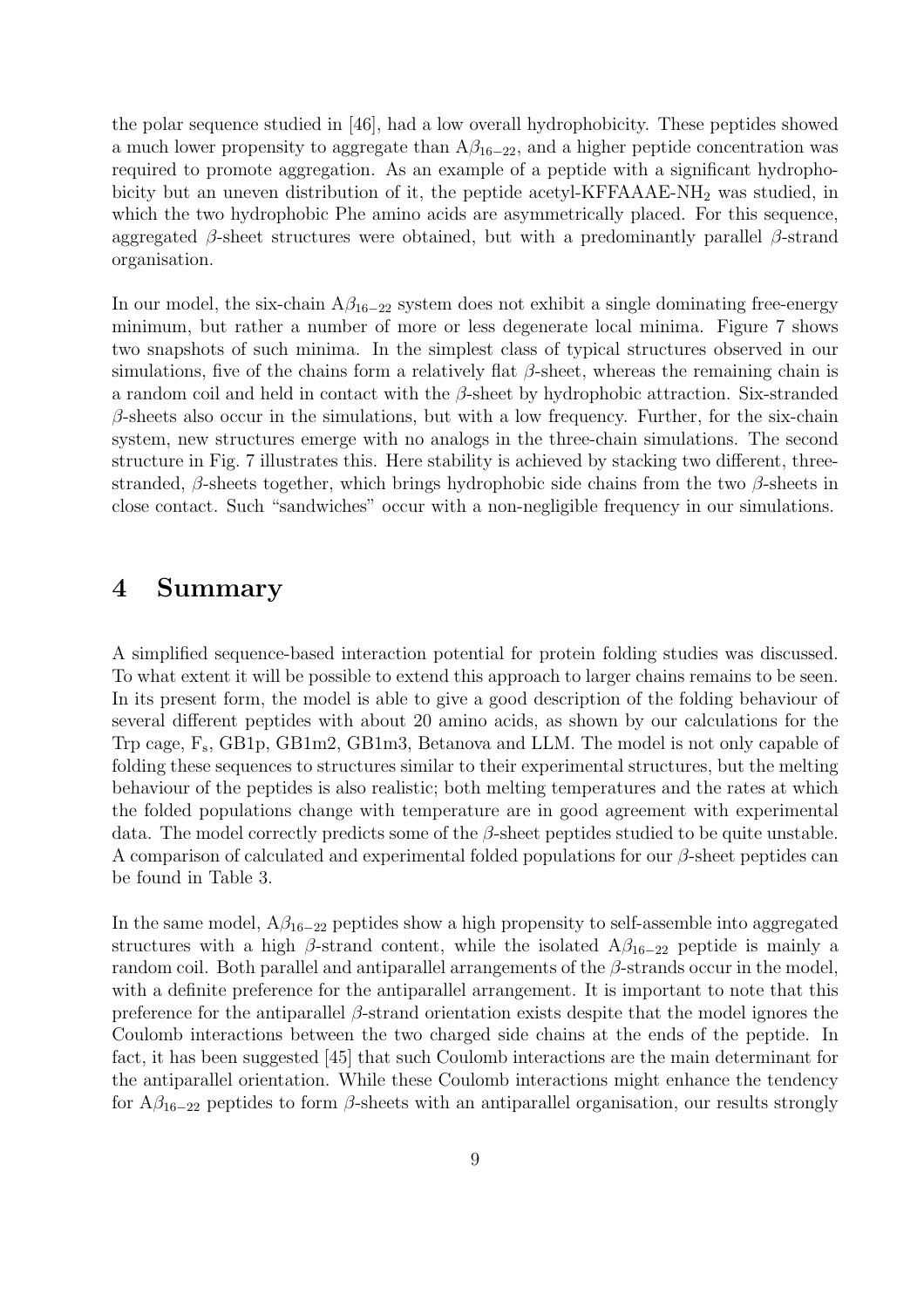suggest that other factors play a significant role, too.

In the development of this model, we have taken a purely phenomenological approach. The model will be further developed by studying new amino acid sequences, which will impose new conditions on the interaction potential. As before, the challenge will be to do this in a backwards compatible manner; the model must not lose its ability to fold previously studied sequences.

### Acknowledgement

This work was in part supported by the Swedish Research Council.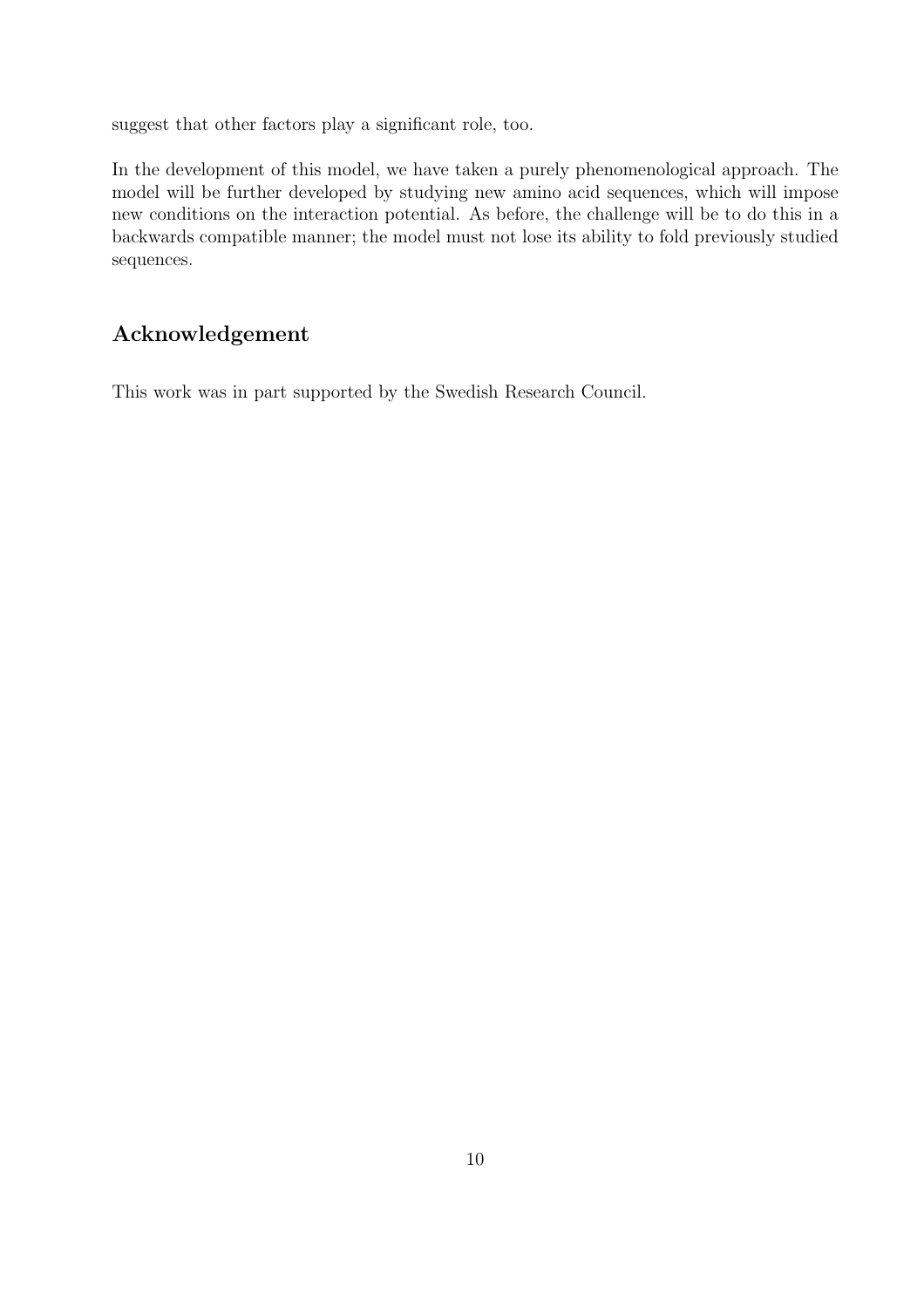# References

- [1] Vendruscolo M and Paci E 2003 Curr. Opin. Struct. Biol. 13 82.
- [2] Gnanakaran S, Nymeyer H, Portman J, Sanbonmatsu K Y and García A E 2003 Curr. Opin. Struct. Biol. 13 168.
- [3] Zaman M H, Shen M Y, Berry R S, Freed K F and Sosnick T R 2003 J. Mol. Biol. 331 693.
- [4] Zhou R, Berne B J and Germain R 2001 Proc. Natl. Acad. Sci. USA 98 14931.
- [5] Irbäck A, Samuelsson B, Sjunnesson F and Wallin S 2003 *Biophys. J.* 85 1466.
- [6] Irbäck A and Sjunnesson F 2004 Proteins 56 110.
- [7] Irbäck A and Mohanty S 2004 Lund preprint LU TP 04-28 (submitted to *Biophys. J.*).
- [8] Favrin G, Irbäck A and Mohanty S 2004 Lund preprint LU TP 04-18 (to appear in Biophys. J.).
- [9] Sayle R and Milner-White E J 1995 Trends Biochem. Sci. 20 374.
- [10] Neidigh J W, Fesinmeyer R M and Andersen N H 2002 Nat. Struct. Biol. 9 425.
- [11] Snow C D, Zagrovic B and Pande V S 2002 J. Am. Chem. Soc. 124 14548.
- [12] Simmerling C, Strockbine B and Roitberg A E 2002 J. Am. Chem. Soc. 124 11258.
- [13] Schug A, Herges T and Wenzel W 2003 Phys. Rev. Lett. **91** 158102.
- [14] Pitera J W and Swope W 2003 Proc. Natl. Acad. Sci. USA 100 7587.
- [15] Zhou R 2003 Proc. Natl. Acad. Sci. USA 100 13280.
- [16] Lockhart D J and Kim P S 1992 Science 257 947.
- [17] Lockhart D J and Kim P S 1993 Science **260** 198.
- [18] Williams S, Causgrove T P, Gilmanshin R, Fang K S, Callender R H, Woodruff W H and Dyer R B 1996 Biochemistry 35 691.
- [19] Thompson P A, Eaton W A and Hofrichter J 1997 Biochemistry 36 9200.
- [20] Vila J A, Ripoll D R and Scheraga H A 2000 Proc. Natl. Acad. Sci. USA 97 13075.
- [21] García A E and Sanbonmatsu K Y 2002 Proc. Natl. Acad. Sci. USA 99 2782.
- [22] Nymeyer H and García A E 2003 Proc. Natl. Acad. Sci. USA  $100$  13934.
- [23] Blanco F J, Rivas G and Serrano L 1994 Nat. Struct. Biol. 1 584.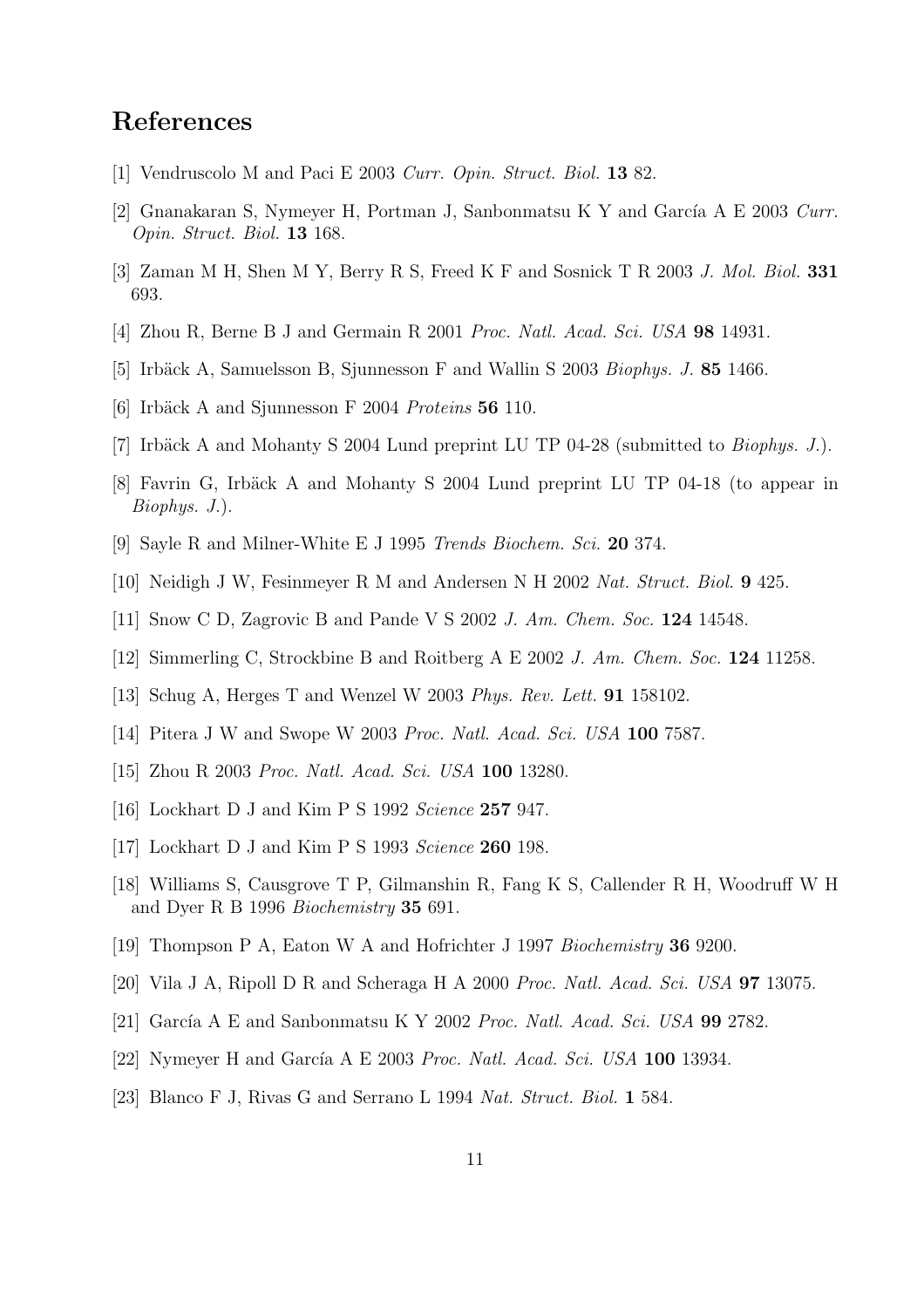- [24] Roccatano D, Amadei A, Di Nola A and Berendsen H J C 1999 Protein Sci. 8 2130.
- [25] Pande V S and Rokhsar D S 1999 *Proc. Natl. Acad. Sci. USA* **96** 9062.
- [26] Dinner A R, Lazaridis T and Karplus M 1999 Proc. Natl. Acad. Sci. USA 96 9068.
- [27] García A E and Sanbonmatsu K Y 2001 Proteins  $42\,345$ .
- [28] Zagrovic B, Sorin E J and Pande V 2001 J. Mol. Biol. 313 151.
- [29] Kussell E, Shimada J and Shakhnovich E I 2002 Proc. Natl. Acad. Sci. USA 99 5343.
- [30] Zhou R 2003 Proteins 53 148.
- [31] Bolhuis P G 2003 Proc. Natl. Acad. Sci. USA 100 12129.
- [32] Wei G, Mousseau N and Derreumaux P 2004 Proteins 56 464.
- [33] Fesinmeyer R M, Hudson F M and Andersen N H 2004 J. Am. Chem. Soc. **126** 7238.
- [34] Muñoz V, Thompson P A, Hofrichter J and Eaton W A 1997 Nature 390 196.
- [35] Kortemme T, Ramírez-Alvarado M and Serrano L 1998 Science 281 253.
- [36] Bursulaya B D and Brooks III C L 1999 *J. Am. Chem. Soc.* **121** 9947.
- [37] Colombo G, Roccatano D and Mark A E 2002 Proteins 46 380.
- [38] Kim S Y, Lee J and Lee J 2004 J. Chem. Phys. 120 8271.
- [39] López de la Paz M, Lacroix E, Ramírez-Alvarado M and Serrano L 2001 J. Mol. Biol. 312 229.
- [40] Favrin G, Irbäck A, Samuelsson B and Wallin S 2003 Biophys. J. 85 1457.
- [41] Sunde M and Blake C 1997 Adv. Protein Chem. **50** 123.
- [42] Balbach J J, Ishii Y, Antzutkin O N, Leapman R D, Rizzo N W, Dyda F, Reed J and Tycko R 2000 Biochemistry 39 13748.
- [43] Gordon D J, Balbach J J, Tycko R and Meredith S C 2004 Biophys. J. 86 428.
- [44] Ma B and Nussinov R 2002 *Proc. Natl. Acad. Sci. USA* **99** 14126.
- [45] Klimov D K and Thirumalai D 2003 Structure 11 295.
- [46] Diaz-Avalos R, Long C, Fontano E, Balbirnie M, Grothe R, Eisenberg D and Caspar D L D 2003 J. Mol. Biol. 330 1165.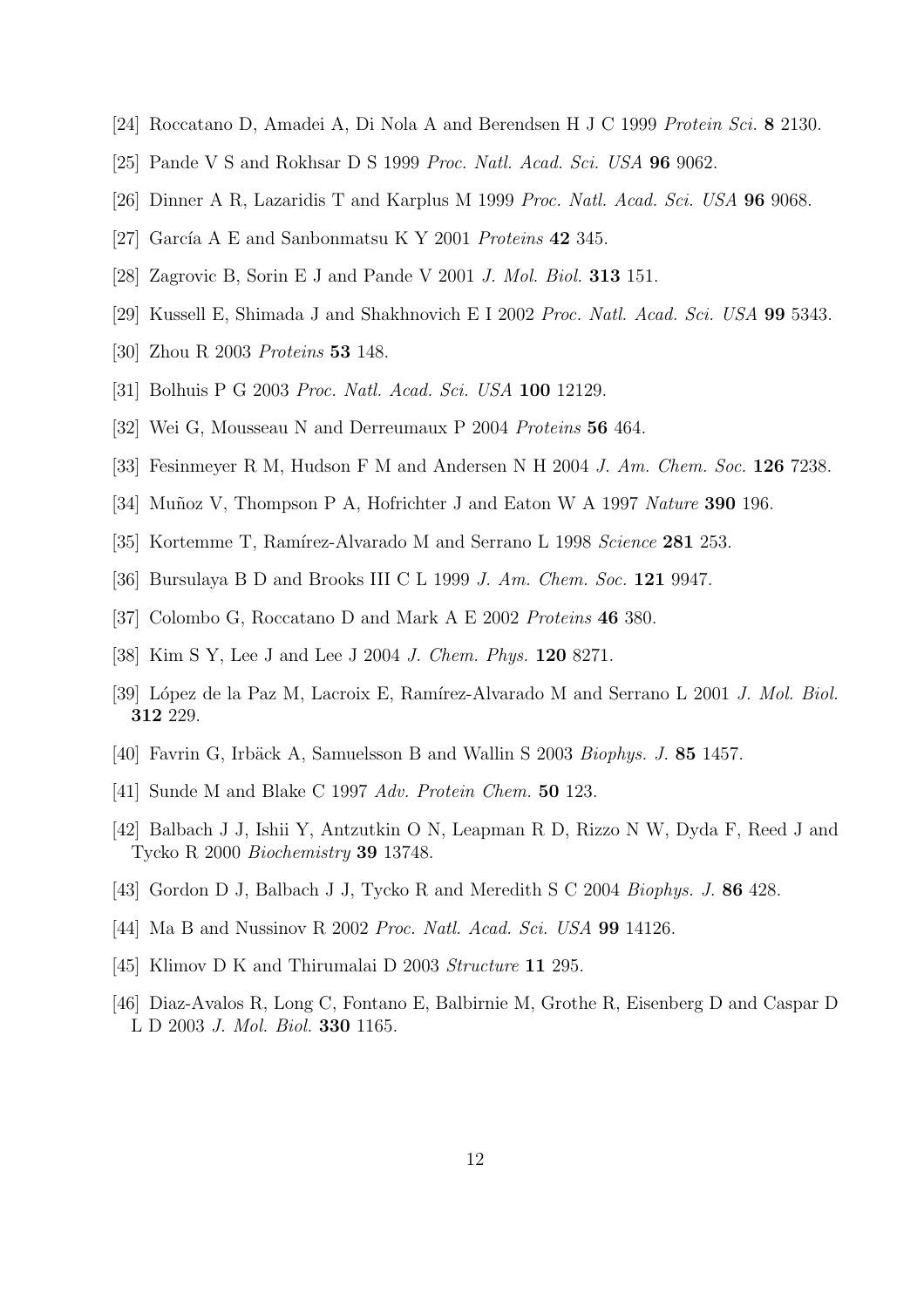# Tables

**Table 1.** The probability distribution  $P(n_{+}, n_{-})$  for  $N_c = 3$  A $\beta_{16-22}$  peptides at 275 K.  $P(n_{+}, n_{-})$  values smaller than 10<sup>-3</sup> are omitted. The numbers in parentheses are the statistical errors in the last digits.

| $n_{+}$       | $n_{-}$  |         |         |
|---------------|----------|---------|---------|
|               |          |         |         |
|               | 0.17(2)  | 0.22(3) | 0.14(3) |
|               | 0.13(2)  | 0.32(6) |         |
| $\mathcal{D}$ | 0.020(7) |         |         |

Table 2. Same as Table 1 for  $N_c = 6$  A $\beta_{16-22}$  peptides at 287 K.

| $n_{+}$ | $n_{-}$   |                       |           |          |           |
|---------|-----------|-----------------------|-----------|----------|-----------|
|         |           |                       |           | -3       |           |
|         | 0.028(5)  | $0.059(11)$ $0.08(2)$ |           | 0.06(2)  | 0.030(15) |
|         | 0.038(6)  | 0.12(2)               | 0.16(3)   | 0.10(3)  | 0.006(3)  |
| 2       | 0.026(11) | 0.11(5)               | 0.14(5)   | 0.004(2) |           |
| 3       | 0.008(5)  | 0.013(9)              | 0.015(12) |          |           |

**Table 3.** Folded populations of the different  $\beta$ -sheet peptides in the model, along with experimental results. The experimental data on GB1p, GB1m2 and GB1m3 are from [33], whereas those on Betanova and LLM are from [39].

|                 | Exp.                    | Model                |
|-----------------|-------------------------|----------------------|
| GB1p            | $\sim$ 30 % (298 K)     | $27 \pm 2\%$ (299K)  |
| GB1m2           | $74 \pm 5\%$ (298 K)    | $84 \pm 1\%$ (299 K) |
| GB1m3           | $86 \pm 3\%$ (298 K)    | $82 \pm 1\%$ (299 K) |
| <b>Betanova</b> | $9\% (283\,\mathrm{K})$ | $6 \pm 1\%$ (287 K)  |
| LLM             | 36\% (283K)             | $38 \pm 2\%$ (287K)  |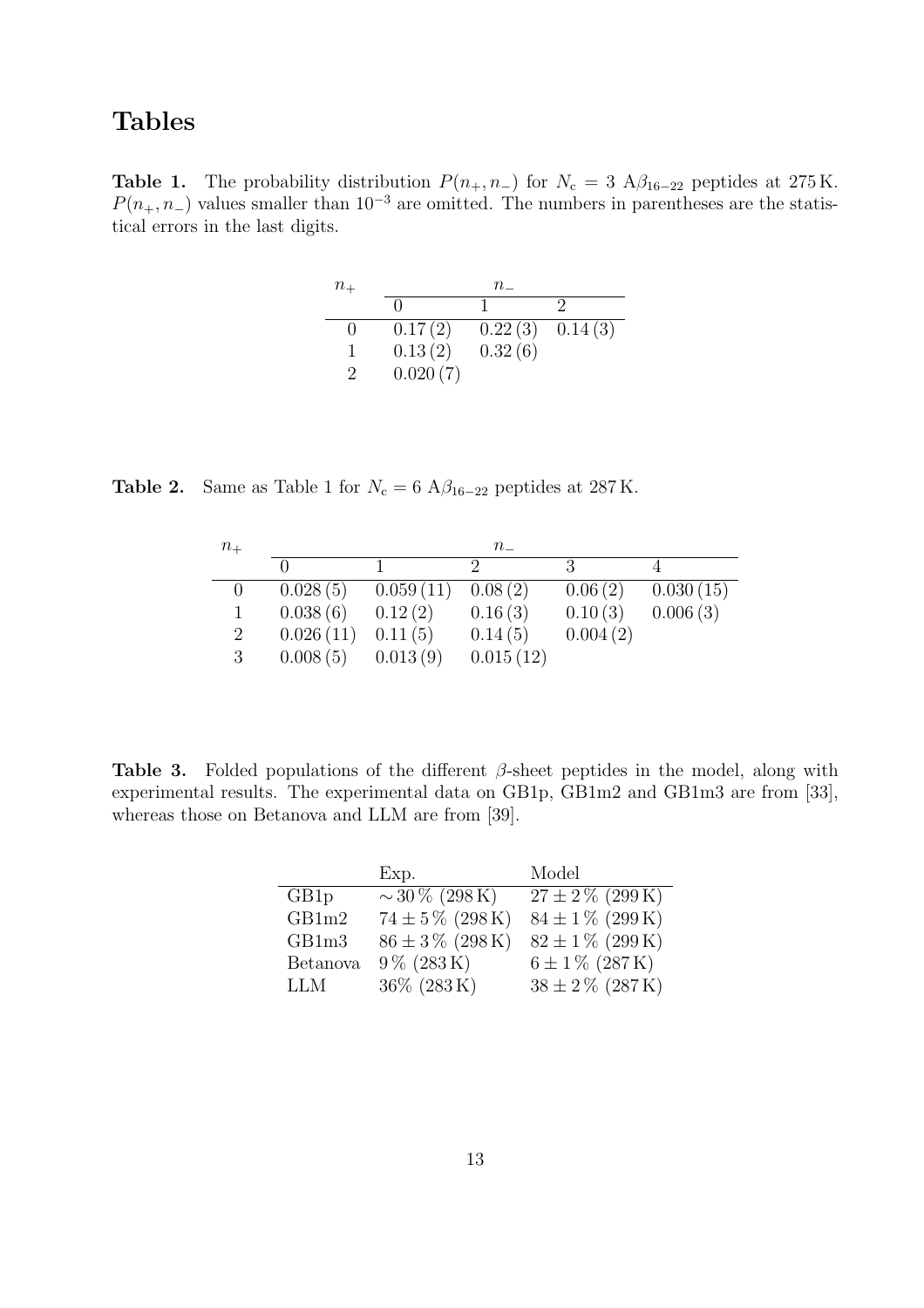## Figure captions

Figure 1. Schematic illustration of the different geometries of the peptides studied. Shown from left to right are the Trp cage,  $F_s$ , GB1m3 and Betanova. Drawn with RasMol [9].

Figure 2. The Trp cage. (a) Helix content against temperature. The line is a fit to the two-state expression  $H(T) = (H_u + H_u K(T))/(1 + K(T))$ . The effective equilibrium constant K(T) is assumed to have the first-order form  $K(T) = \exp[(1/kT - 1/kT_m)\Delta E]$ , where  $T_m$  is the midpoint temperature and  $\Delta E = E_{\rm u} - E_{\rm n}$  is the energy difference between the unfolded and native states. (b) Native population against temperature in the model (line), as obtained from the fit of the helix content. Plot symbols show experimental results [10] based on CD  $\circ$ ) and NMR  $\circ$ ), respectively.

**Figure 3.** Same as Fig. 2a for the  $F_s$  peptide.

**Figure 4.** (a) The hydrophobicity energy  $E_{\text{hp}}$  against temperature for GB1p ( $\circ$ ) and GB1m3  $\bullet$ ). The lines are two-state fits (see Fig. 2a). The points corresponding to the two highest temperatures were omitted for GB1p, as removing them resulted in a significantly better fit in terms of  $\chi^2$  per degree of freedom. (b) Probability distribution of the number of native backbone hydrogen bonds,  $N_{\text{hb}}^{\text{nat}}$ , for GB1m3 (full line) and GB1p (dotted line) at 299 K. The hydrogen bonds taken as native are the same for both peptides. In GB1p notation, the native hydrogen bonds are  $Glu42(N)$ -Thr55 $(O)$ ,  $Glu42(O)$ -Thr55 $(N)$ , Thr44 $(N)$ -Thr53(O), Thr44(O)-Thr53(N), Asp46(N)-Thr51(O), Asp46(O)-Thr51(N) and Asp47(O)- $Lys50(N)$ .

**Figure 5.** (a) The hydrophobicity energy  $E_{hp}$  against temperature for Betanova ( $\circ$ ) and LLM (•). The lines are two-state fits (see Fig. 2a). (b) Probability distribution of the number of native backbone hydrogen bonds,  $N_{\text{hb}}^{\text{nat}}$ , for LLM (full line) and Betanova (dotted line) at 287 K. In Betanova notation, the native hydrogen bonds are Ser4(N)-Thr11(O), Ser4(O)- Thr11(N), Gln6(N)-Lys9(O), Gln6(O)-Lys9(N), Tyr10(N)-Thr17(O), Tyr10(O)-Thr17(N),  $\text{Asn12(N)-Lys15(O)}$  and  $\text{Asn12(O)-Lys15(N)}$ .

**Figure 6.** (a) The  $\alpha$ -helix content H against temperature T for  $A\beta_{16-22}$  for  $N_c = 1$  ( $\circ$ ),  $N_c = 3$  ( $\bullet$ ) and  $N_c = 6$  ( $\bullet$ ). Lines joining data points are only a guide for the eye. (b) Same for the  $\beta$ -strand content S. Note that the scales in (a) and (b) are different.

**Figure 7.** Two typical low-energy structures from our simulations of six  $A\beta_{16-22}$  peptides: a five-stranded  $\beta$ -sheet (left), and two three-stranded  $\beta$ -sheets "sandwiching" several of their hydrophobic side-chains between them (right). Drawn with RasMol [9].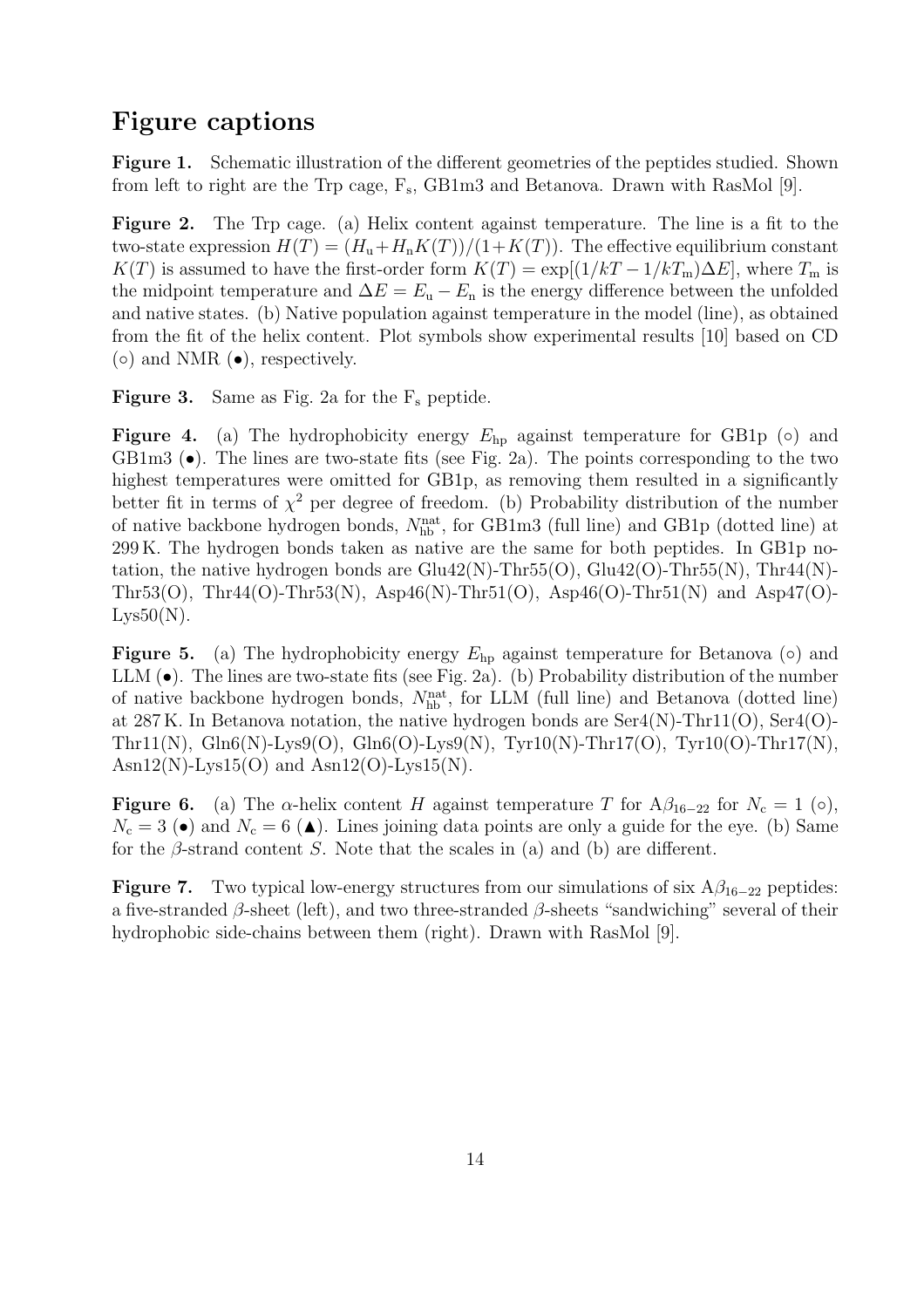Fig. 1



Fig. 2



Fig. 3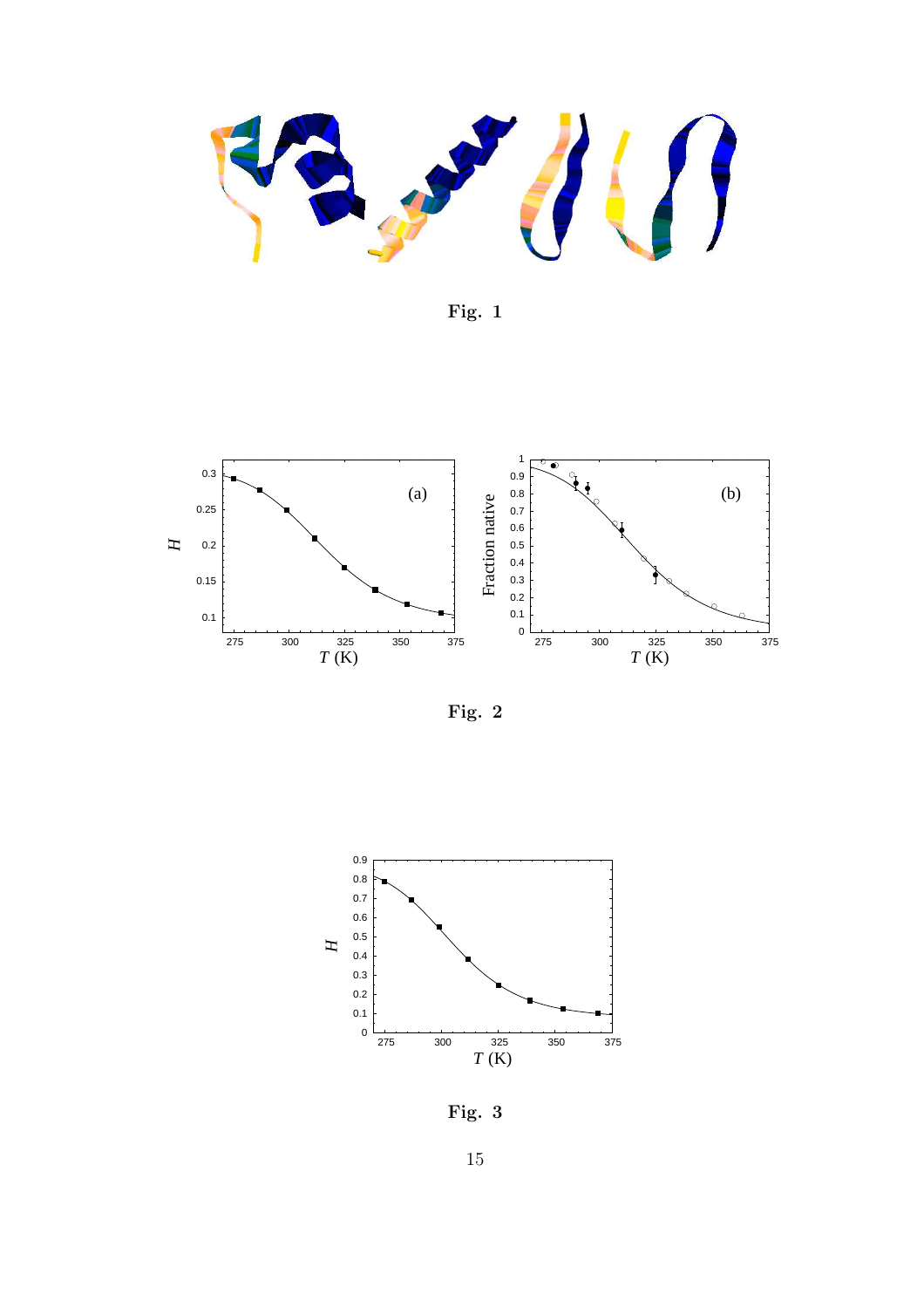





Fig. 5